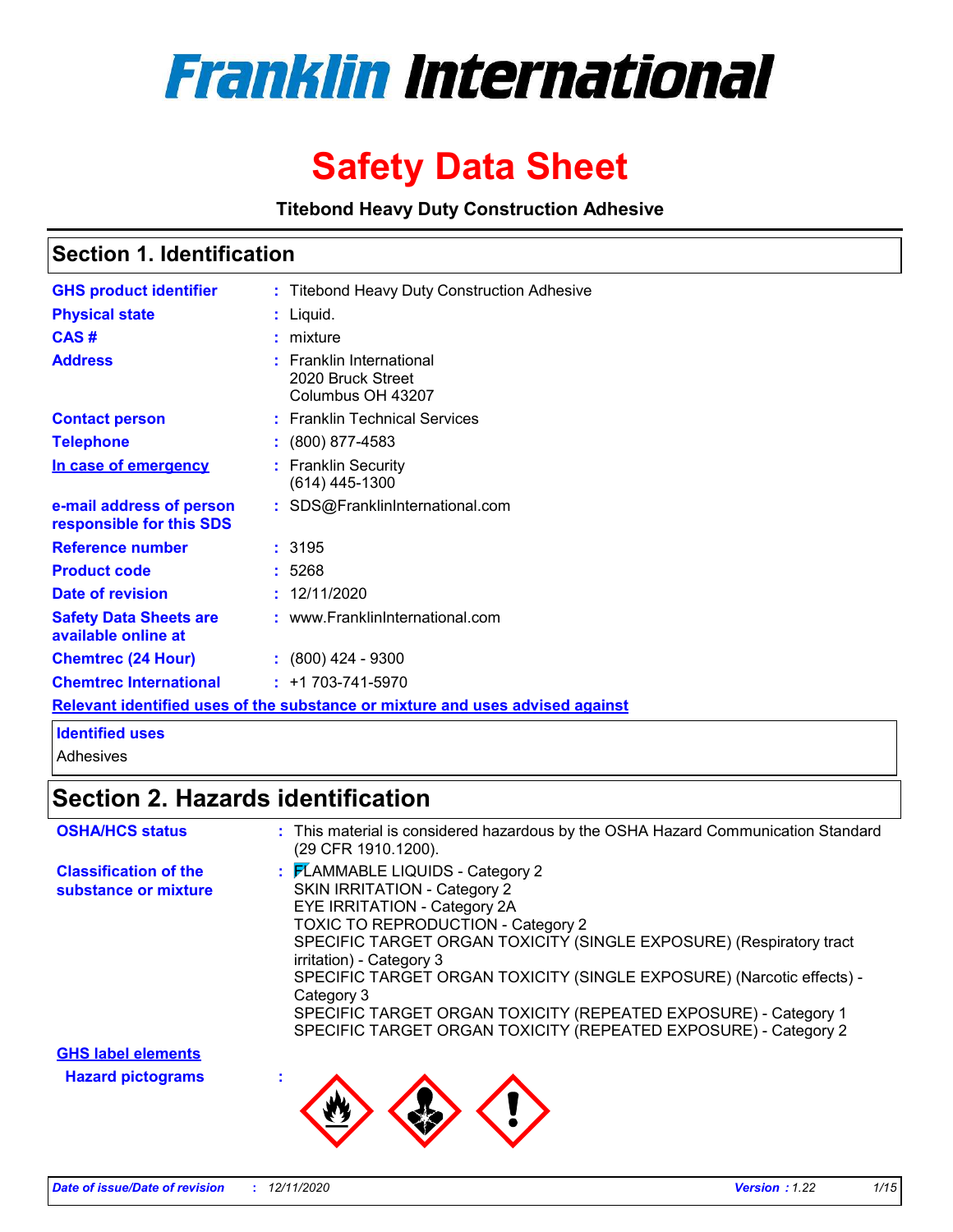# **Section 2. Hazards identification**

| <b>Signal word</b>                         | : Danger                                                                                                                                                                                                                                                                                                                                                                                                                                                                                                                                                                                                    |
|--------------------------------------------|-------------------------------------------------------------------------------------------------------------------------------------------------------------------------------------------------------------------------------------------------------------------------------------------------------------------------------------------------------------------------------------------------------------------------------------------------------------------------------------------------------------------------------------------------------------------------------------------------------------|
| <b>Hazard statements</b>                   | : Highly flammable liquid and vapor.<br>Causes skin irritation.<br>Causes serious eye irritation.<br>May cause respiratory irritation.<br>May cause drowsiness or dizziness.<br>Suspected of damaging fertility or the unborn child. (inhalation)<br>Causes damage to organs through prolonged or repeated exposure. (peripheral<br>nervous system) (inhalation)<br>May cause damage to organs through prolonged or repeated exposure. (liver)<br>(inhalation)                                                                                                                                              |
| <b>Precautionary statements</b>            |                                                                                                                                                                                                                                                                                                                                                                                                                                                                                                                                                                                                             |
| <b>Prevention</b>                          | : Øbtain special instructions before use. Do not handle until all safety precautions have<br>been read and understood. Wear protective gloves, protective clothing and eye or face<br>protection. Keep away from heat, hot surfaces, sparks, open flames and other ignition<br>sources. No smoking. Use explosion-proof electrical, ventilating or lighting equipment.<br>Use non-sparking tools. Take action to prevent static discharges. Use only outdoors or<br>in a well-ventilated area. Do not breathe vapor. Do not eat, drink or smoke when using<br>this product. Wash thoroughly after handling. |
| <b>Response</b>                            | : F exposed or concerned: Get medical advice or attention. IF INHALED: Remove<br>person to fresh air and keep comfortable for breathing. Call a POISON CENTER or<br>doctor if you feel unwell. IF ON SKIN (or hair): Take off immediately all contaminated<br>clothing. Rinse skin with water. IF ON SKIN: Wash with plenty of water. If skin irritation<br>occurs: Get medical advice or attention. IF IN EYES: Rinse cautiously with water for<br>several minutes. Remove contact lenses, if present and easy to do. Continue rinsing. If<br>eye irritation persists: Get medical advice or attention.    |
| <b>Storage</b>                             | : Store locked up. Store in a well-ventilated place. Keep container tightly closed. Keep<br>cool.                                                                                                                                                                                                                                                                                                                                                                                                                                                                                                           |
| <b>Disposal</b>                            | : Dispose of contents and container in accordance with all local, regional, national and<br>international regulations.                                                                                                                                                                                                                                                                                                                                                                                                                                                                                      |
| <b>Supplemental label</b><br>elements      | : Avoid contact with skin and clothing. Wash thoroughly after handling.                                                                                                                                                                                                                                                                                                                                                                                                                                                                                                                                     |
| <b>Hazards not otherwise</b><br>classified | : Prolonged or repeated contact may dry skin and cause irritation.                                                                                                                                                                                                                                                                                                                                                                                                                                                                                                                                          |

# **Section 3. Composition/information on ingredients**

**Substance/mixture :** Mixture

| <b>Ingredient name</b> | $\frac{9}{6}$           | <b>CAS number</b>   |
|------------------------|-------------------------|---------------------|
| acetone<br>In-hexane   | 210 - ≤25<br>210 - ≤25∣ | 67-64-1<br>110-54-3 |
| toluene                | ≤10                     | 108-88-3            |

Any concentration shown as a range is to protect confidentiality or is due to batch variation.

**There are no additional ingredients present which, within the current knowledge of the supplier and in the concentrations applicable, are classified as hazardous to health or the environment and hence require reporting in this section.**

**Occupational exposure limits, if available, are listed in Section 8.**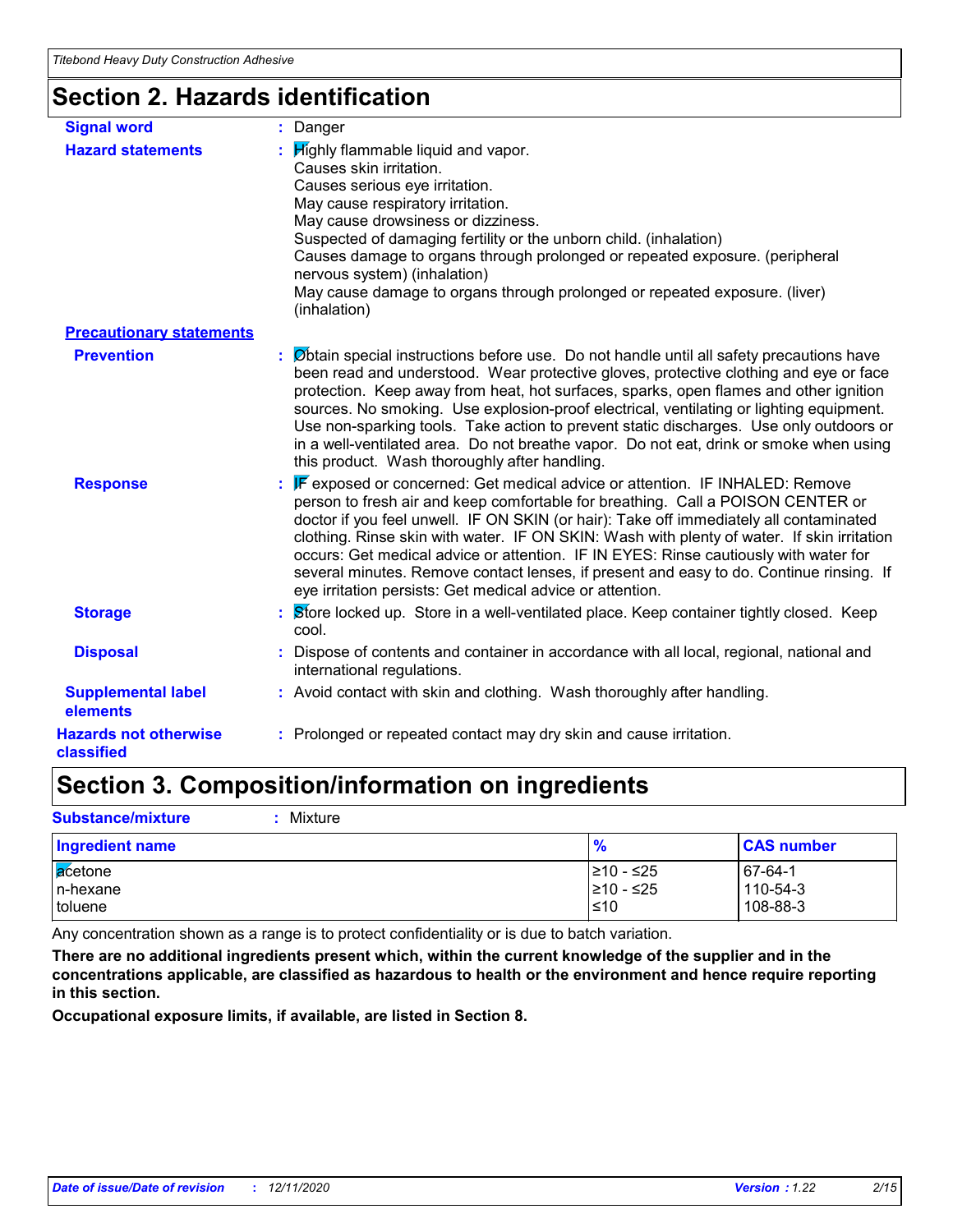# **Section 4. First aid measures**

| <b>Description of necessary first aid measures</b> |                                                                                                                                                                                                                                                                                                                                                                                                                                                                                                                                                                                                                                                                                                                                                                                                                               |
|----------------------------------------------------|-------------------------------------------------------------------------------------------------------------------------------------------------------------------------------------------------------------------------------------------------------------------------------------------------------------------------------------------------------------------------------------------------------------------------------------------------------------------------------------------------------------------------------------------------------------------------------------------------------------------------------------------------------------------------------------------------------------------------------------------------------------------------------------------------------------------------------|
| <b>Eye contact</b>                                 | : Immediately flush eyes with plenty of water, occasionally lifting the upper and lower<br>eyelids. Check for and remove any contact lenses. Continue to rinse for at least 10<br>minutes. Get medical attention.                                                                                                                                                                                                                                                                                                                                                                                                                                                                                                                                                                                                             |
| <b>Inhalation</b>                                  | : Remove victim to fresh air and keep at rest in a position comfortable for breathing. If it<br>is suspected that fumes are still present, the rescuer should wear an appropriate mask<br>or self-contained breathing apparatus. If not breathing, if breathing is irregular or if<br>respiratory arrest occurs, provide artificial respiration or oxygen by trained personnel. It<br>may be dangerous to the person providing aid to give mouth-to-mouth resuscitation.<br>Get medical attention. If necessary, call a poison center or physician. If unconscious,<br>place in recovery position and get medical attention immediately. Maintain an open<br>airway. Loosen tight clothing such as a collar, tie, belt or waistband.                                                                                          |
| <b>Skin contact</b>                                | : Wash skin thoroughly with soap and water or use recognized skin cleanser. Remove<br>contaminated clothing and shoes. Continue to rinse for at least 10 minutes. Get<br>medical attention. Wash clothing before reuse. Clean shoes thoroughly before reuse.                                                                                                                                                                                                                                                                                                                                                                                                                                                                                                                                                                  |
| <b>Ingestion</b>                                   | : Wash out mouth with water. Remove dentures if any. Remove victim to fresh air and<br>keep at rest in a position comfortable for breathing. If material has been swallowed and<br>the exposed person is conscious, give small quantities of water to drink. Stop if the<br>exposed person feels sick as vomiting may be dangerous. Do not induce vomiting<br>unless directed to do so by medical personnel. If vomiting occurs, the head should be<br>kept low so that vomit does not enter the lungs. Get medical attention. If necessary,<br>call a poison center or physician. Never give anything by mouth to an unconscious<br>person. If unconscious, place in recovery position and get medical attention<br>immediately. Maintain an open airway. Loosen tight clothing such as a collar, tie, belt<br>or waistband. |
| Most important symptoms/effects, acute and delayed |                                                                                                                                                                                                                                                                                                                                                                                                                                                                                                                                                                                                                                                                                                                                                                                                                               |
| <b>Potential acute health effects</b>              |                                                                                                                                                                                                                                                                                                                                                                                                                                                                                                                                                                                                                                                                                                                                                                                                                               |

### **Inhalation <b>:** Can cause central nervous system (CNS) depression. May cause drowsiness or dizziness. May cause respiratory irritation. **Ingestion :** Can cause central nervous system (CNS) depression. **Skin contact :** Causes skin irritation. Defatting to the skin. **Eye contact :** Causes serious eye irritation.

### **Over-exposure signs/symptoms**

| <b>Eye contact</b>  | : Adverse symptoms may include the following:<br>pain or irritation<br>watering<br>redness                                                                                                                                                                              |
|---------------------|-------------------------------------------------------------------------------------------------------------------------------------------------------------------------------------------------------------------------------------------------------------------------|
| <b>Inhalation</b>   | : Adverse symptoms may include the following:<br>respiratory tract irritation<br>coughing<br>nausea or vomiting<br>headache<br>drowsiness/fatigue<br>dizziness/vertigo<br>unconsciousness<br>reduced fetal weight<br>increase in fetal deaths<br>skeletal malformations |
| <b>Skin contact</b> | : Adverse symptoms may include the following:<br>irritation<br>redness<br>dryness<br>cracking                                                                                                                                                                           |
| <b>Ingestion</b>    | No specific data.                                                                                                                                                                                                                                                       |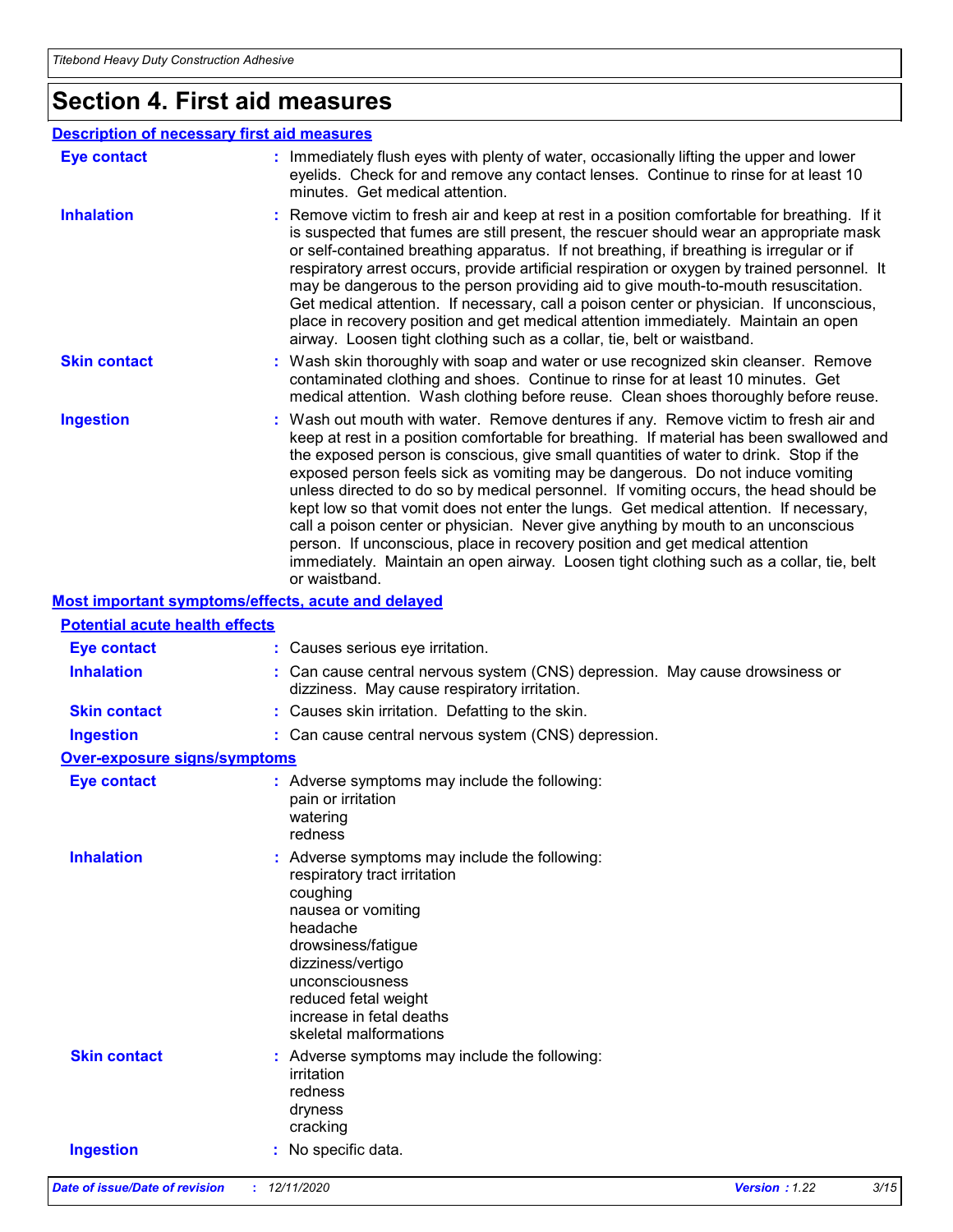## **Section 4. First aid measures**

| Indication of immediate medical attention and special treatment needed, if necessary |  |                                                                                                                                                                                                                                                                                                                         |
|--------------------------------------------------------------------------------------|--|-------------------------------------------------------------------------------------------------------------------------------------------------------------------------------------------------------------------------------------------------------------------------------------------------------------------------|
| <b>Notes to physician</b>                                                            |  | : Treat symptomatically. Contact poison treatment specialist immediately if large<br>quantities have been ingested or inhaled.                                                                                                                                                                                          |
| <b>Specific treatments</b>                                                           |  | : No specific treatment.                                                                                                                                                                                                                                                                                                |
| <b>Protection of first-aiders</b>                                                    |  | : No action shall be taken involving any personal risk or without suitable training. If it is<br>suspected that fumes are still present, the rescuer should wear an appropriate mask or<br>self-contained breathing apparatus. It may be dangerous to the person providing aid to<br>give mouth-to-mouth resuscitation. |
|                                                                                      |  |                                                                                                                                                                                                                                                                                                                         |

**See toxicological information (Section 11)**

## **Section 5. Fire-fighting measures**

| <b>Extinguishing media</b>                               |                                                                                                                                                                                                                                                                                                                               |
|----------------------------------------------------------|-------------------------------------------------------------------------------------------------------------------------------------------------------------------------------------------------------------------------------------------------------------------------------------------------------------------------------|
| <b>Suitable extinguishing</b><br>media                   | : Use dry chemical, $CO2$ , water spray (fog) or foam.                                                                                                                                                                                                                                                                        |
| <b>Unsuitable extinguishing</b><br>media                 | : Do not use water jet.                                                                                                                                                                                                                                                                                                       |
| <b>Specific hazards arising</b><br>from the chemical     | : Highly flammable liquid and vapor. Runoff to sewer may create fire or explosion hazard.<br>In a fire or if heated, a pressure increase will occur and the container may burst, with the<br>risk of a subsequent explosion.                                                                                                  |
| <b>Hazardous thermal</b><br>decomposition products       | : Decomposition products may include the following materials:<br>carbon dioxide<br>carbon monoxide                                                                                                                                                                                                                            |
| <b>Special protective actions</b><br>for fire-fighters   | : Promptly isolate the scene by removing all persons from the vicinity of the incident if<br>there is a fire. No action shall be taken involving any personal risk or without suitable<br>training. Move containers from fire area if this can be done without risk. Use water<br>spray to keep fire-exposed containers cool. |
| <b>Special protective</b><br>equipment for fire-fighters | Fire-fighters should wear appropriate protective equipment and self-contained breathing<br>apparatus (SCBA) with a full face-piece operated in positive pressure mode.                                                                                                                                                        |

# **Section 6. Accidental release measures**

| Personal precautions, protective equipment and emergency procedures |  |                                                                                                                                                                                                                                                                                                                                                                                                                                                                                                 |
|---------------------------------------------------------------------|--|-------------------------------------------------------------------------------------------------------------------------------------------------------------------------------------------------------------------------------------------------------------------------------------------------------------------------------------------------------------------------------------------------------------------------------------------------------------------------------------------------|
| For non-emergency<br>personnel                                      |  | : No action shall be taken involving any personal risk or without suitable training.<br>Evacuate surrounding areas. Keep unnecessary and unprotected personnel from<br>entering. Do not touch or walk through spilled material. Shut off all ignition sources.<br>No flares, smoking or flames in hazard area. Avoid breathing vapor or mist. Provide<br>adequate ventilation. Wear appropriate respirator when ventilation is inadequate. Put<br>on appropriate personal protective equipment. |
| For emergency responders                                            |  | If specialized clothing is required to deal with the spillage, take note of any information in<br>Section 8 on suitable and unsuitable materials. See also the information in "For non-<br>emergency personnel".                                                                                                                                                                                                                                                                                |
| <b>Environmental precautions</b>                                    |  | : Avoid dispersal of spilled material and runoff and contact with soil, waterways, drains<br>and sewers. Inform the relevant authorities if the product has caused environmental<br>pollution (sewers, waterways, soil or air).                                                                                                                                                                                                                                                                 |
| Methods and materials for containment and cleaning up               |  |                                                                                                                                                                                                                                                                                                                                                                                                                                                                                                 |
| <b>Small spill</b>                                                  |  | : Stop leak if without risk. Move containers from spill area. Use spark-proof tools and<br>explosion proof equipment. Dilute with water and men up if water soluble. Alternatively                                                                                                                                                                                                                                                                                                              |

explosion-proof equipment. Dilute with water and mop up if water-soluble. Alternatively, or if water-insoluble, absorb with an inert dry material and place in an appropriate waste disposal container. Dispose of via a licensed waste disposal contractor.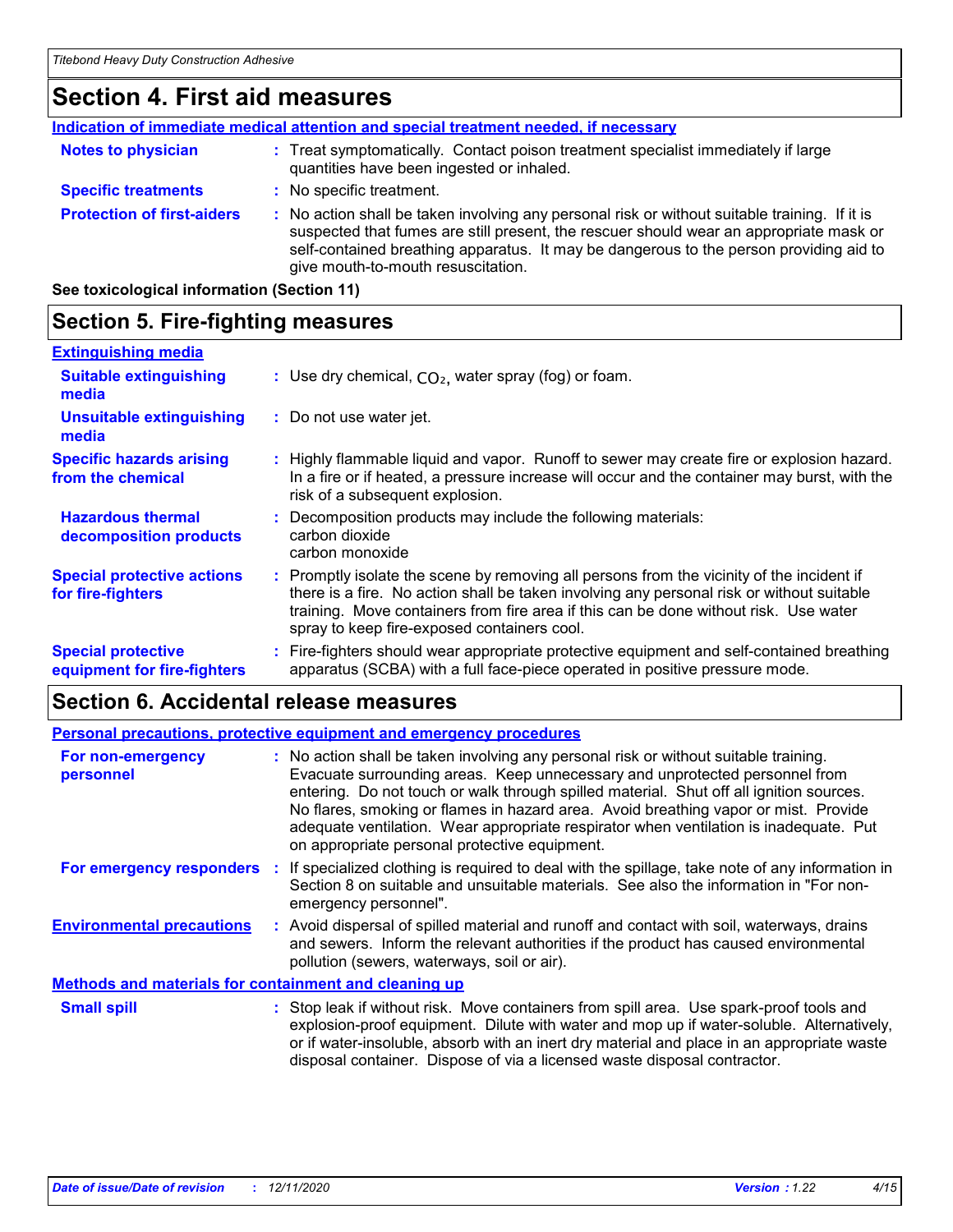### **Section 6. Accidental release measures**

| <b>Large spill</b> | : Stop leak if without risk. Move containers from spill area. Use spark-proof tools and<br>explosion-proof equipment. Approach release from upwind. Prevent entry into sewers,<br>water courses, basements or confined areas. Wash spillages into an effluent treatment<br>plant or proceed as follows. Contain and collect spillage with non-combustible,<br>absorbent material e.g. sand, earth, vermiculite or diatomaceous earth and place in<br>container for disposal according to local regulations (see Section 13). Dispose of via a<br>licensed waste disposal contractor. Contaminated absorbent material may pose the |
|--------------------|-----------------------------------------------------------------------------------------------------------------------------------------------------------------------------------------------------------------------------------------------------------------------------------------------------------------------------------------------------------------------------------------------------------------------------------------------------------------------------------------------------------------------------------------------------------------------------------------------------------------------------------|
|                    | same hazard as the spilled product. Note: see Section 1 for emergency contact<br>information and Section 13 for waste disposal.                                                                                                                                                                                                                                                                                                                                                                                                                                                                                                   |

# **Section 7. Handling and storage**

| <b>Precautions for safe handling</b>                                             |                                                                                                                                                                                                                                                                                                                                                                                                                                                                                                                                                                                                                                                                                                                                                                                                                                                                                                                                                                                                                                       |
|----------------------------------------------------------------------------------|---------------------------------------------------------------------------------------------------------------------------------------------------------------------------------------------------------------------------------------------------------------------------------------------------------------------------------------------------------------------------------------------------------------------------------------------------------------------------------------------------------------------------------------------------------------------------------------------------------------------------------------------------------------------------------------------------------------------------------------------------------------------------------------------------------------------------------------------------------------------------------------------------------------------------------------------------------------------------------------------------------------------------------------|
| <b>Protective measures</b>                                                       | : Put on appropriate personal protective equipment (see Section 8). Avoid exposure -<br>obtain special instructions before use. Avoid exposure during pregnancy. Do not<br>handle until all safety precautions have been read and understood. Do not get in eyes<br>or on skin or clothing. Do not breathe vapor or mist. Do not ingest. Use only with<br>adequate ventilation. Wear appropriate respirator when ventilation is inadequate. Do<br>not enter storage areas and confined spaces unless adequately ventilated. Keep in the<br>original container or an approved alternative made from a compatible material, kept<br>tightly closed when not in use. Store and use away from heat, sparks, open flame or<br>any other ignition source. Use explosion-proof electrical (ventilating, lighting and<br>material handling) equipment. Use only non-sparking tools. Take precautionary<br>measures against electrostatic discharges. Empty containers retain product residue<br>and can be hazardous. Do not reuse container. |
| <b>Advice on general</b><br>occupational hygiene                                 | : Eating, drinking and smoking should be prohibited in areas where this material is<br>handled, stored and processed. Workers should wash hands and face before eating,<br>drinking and smoking. Remove contaminated clothing and protective equipment before<br>entering eating areas. See also Section 8 for additional information on hygiene<br>measures.                                                                                                                                                                                                                                                                                                                                                                                                                                                                                                                                                                                                                                                                         |
| <b>Conditions for safe storage,</b><br>including any<br><b>incompatibilities</b> | Store between the following temperatures: -17 to 40 $^{\circ}$ C (1.4 to 104 $^{\circ}$ F). Store in<br>accordance with local regulations. Store in a segregated and approved area. Store in<br>original container protected from direct sunlight in a dry, cool and well-ventilated area,<br>away from incompatible materials (see Section 10) and food and drink. Store locked up.<br>Eliminate all ignition sources. Separate from oxidizing materials. Keep container tightly<br>closed and sealed until ready for use. Containers that have been opened must be<br>carefully resealed and kept upright to prevent leakage. Do not store in unlabeled<br>containers. Use appropriate containment to avoid environmental contamination. See<br>Section 10 for incompatible materials before handling or use.                                                                                                                                                                                                                       |

# **Section 8. Exposure controls/personal protection**

### **Control parameters**

### **Occupational exposure limits**

| <b>Ingredient name</b> | <b>Exposure limits</b>                   |
|------------------------|------------------------------------------|
| acetone                | ACGIH TLV (United States, 3/2020).       |
|                        | TWA: 250 ppm 8 hours.                    |
|                        | STEL: 500 ppm 15 minutes.                |
|                        | OSHA PEL 1989 (United States, 3/1989).   |
|                        | TWA: 750 ppm 8 hours.                    |
|                        | TWA: 1800 mg/m <sup>3</sup> 8 hours.     |
|                        | STEL: 1000 ppm 15 minutes.               |
|                        | STEL: 2400 mg/m <sup>3</sup> 15 minutes. |
|                        | NIOSH REL (United States, 10/2016).      |
|                        | TWA: 250 ppm 10 hours.                   |
|                        | TWA: 590 mg/m <sup>3</sup> 10 hours.     |
|                        | OSHA PEL (United States, 5/2018).        |
|                        | TWA: 1000 ppm 8 hours.                   |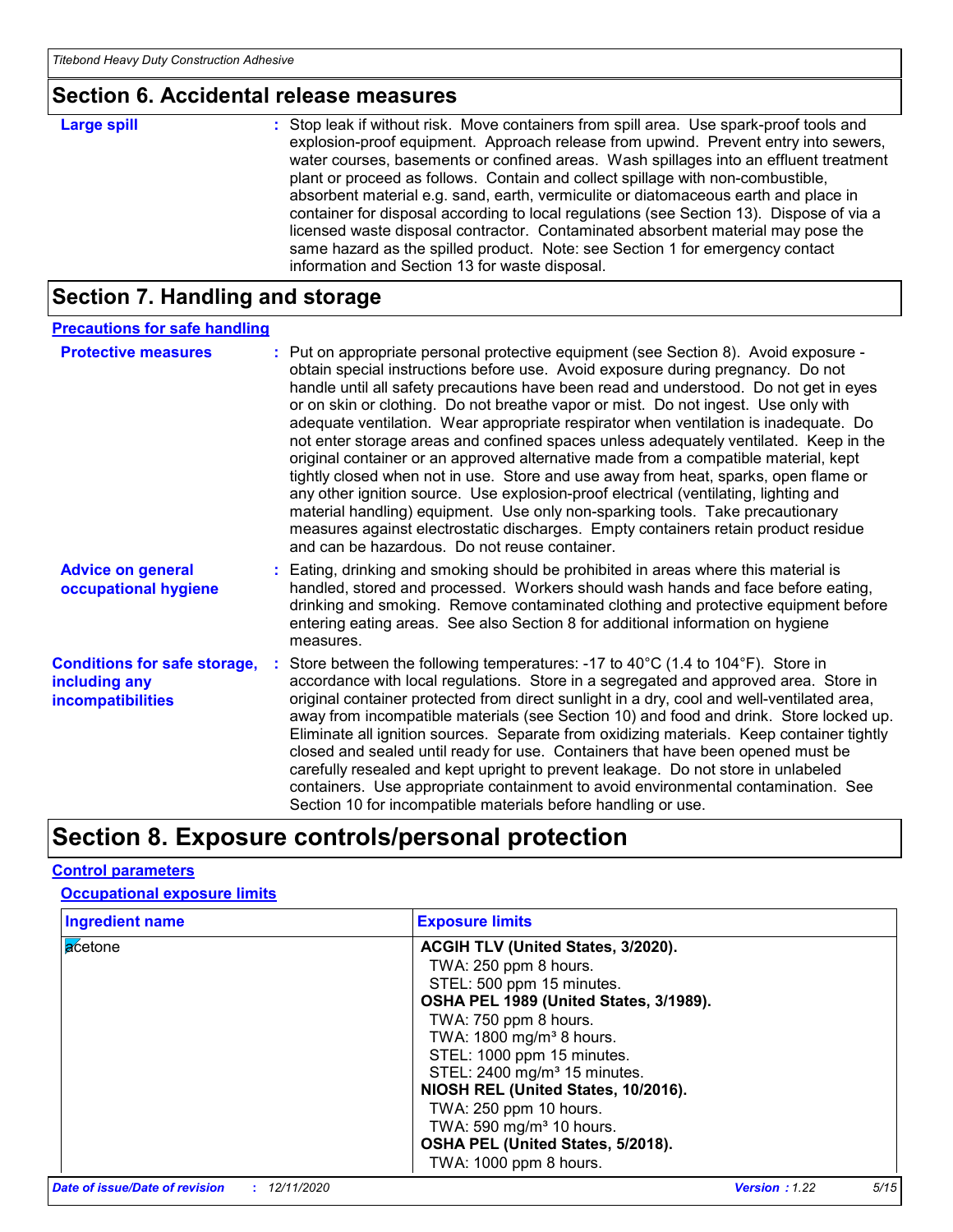# **Section 8. Exposure controls/personal protection**

|                                            | TWA: $2400$ mg/m <sup>3</sup> 8 hours.                                                                                                                                                                                                                                                                                                                                                                                                                                                                                                      |  |  |
|--------------------------------------------|---------------------------------------------------------------------------------------------------------------------------------------------------------------------------------------------------------------------------------------------------------------------------------------------------------------------------------------------------------------------------------------------------------------------------------------------------------------------------------------------------------------------------------------------|--|--|
| n-hexane                                   | OSHA PEL 1989 (United States, 3/1989).<br>TWA: 50 ppm 8 hours.<br>TWA: 180 mg/m <sup>3</sup> 8 hours.<br>NIOSH REL (United States, 10/2016).                                                                                                                                                                                                                                                                                                                                                                                                |  |  |
|                                            | TWA: 50 ppm 10 hours.<br>TWA: 180 mg/m <sup>3</sup> 10 hours.<br>ACGIH TLV (United States, 3/2020). Absorbed through skin.<br>TWA: 50 ppm 8 hours.<br>OSHA PEL (United States, 5/2018).<br>TWA: 500 ppm 8 hours.<br>TWA: 1800 mg/m <sup>3</sup> 8 hours.                                                                                                                                                                                                                                                                                    |  |  |
| toluene                                    | OSHA PEL 1989 (United States, 3/1989).<br>TWA: 100 ppm 8 hours.<br>TWA: 375 mg/m <sup>3</sup> 8 hours.<br>STEL: 150 ppm 15 minutes.<br>STEL: 560 mg/m <sup>3</sup> 15 minutes.<br>OSHA PEL Z2 (United States, 2/2013).<br>TWA: 200 ppm 8 hours.<br>CEIL: 300 ppm<br>AMP: 500 ppm 10 minutes.<br>NIOSH REL (United States, 10/2016).<br>TWA: 100 ppm 10 hours.<br>TWA: 375 mg/m <sup>3</sup> 10 hours.<br>STEL: 150 ppm 15 minutes.<br>STEL: 560 mg/m <sup>3</sup> 15 minutes.<br>ACGIH TLV (United States, 3/2020).<br>TWA: 20 ppm 8 hours. |  |  |
| <b>Appropriate engineering</b><br>controls | : Use only with adequate ventilation. Use process enclosures, local exhaust ventilation or<br>other engineering controls to keep worker exposure to airborne contaminants below any<br>recommended or statutory limits. The engineering controls also need to keep gas,<br>vapor or dust concentrations below any lower explosive limits. Use explosion-proof<br>ventilation equipment.                                                                                                                                                     |  |  |
| <b>Environmental exposure</b><br>controls  | : Emissions from ventilation or work process equipment should be checked to ensure<br>they comply with the requirements of environmental protection legislation. In some<br>cases, fume scrubbers, filters or engineering modifications to the process equipment<br>will be necessary to reduce emissions to acceptable levels.                                                                                                                                                                                                             |  |  |
| <b>Individual protection measures</b>      |                                                                                                                                                                                                                                                                                                                                                                                                                                                                                                                                             |  |  |
| <b>Hygiene measures</b>                    | : Wash hands, forearms and face thoroughly after handling chemical products, before<br>eating, smoking and using the lavatory and at the end of the working period.<br>Appropriate techniques should be used to remove potentially contaminated clothing.<br>Wash contaminated clothing before reusing. Ensure that eyewash stations and safety<br>showers are close to the workstation location.                                                                                                                                           |  |  |
| <b>Eye/face protection</b>                 | : Safety eyewear complying with an approved standard should be used when a risk<br>assessment indicates this is necessary to avoid exposure to liquid splashes, mists,<br>gases or dusts. If contact is possible, the following protection should be worn, unless<br>the assessment indicates a higher degree of protection: chemical splash goggles.                                                                                                                                                                                       |  |  |
| <b>Skin protection</b>                     |                                                                                                                                                                                                                                                                                                                                                                                                                                                                                                                                             |  |  |
|                                            |                                                                                                                                                                                                                                                                                                                                                                                                                                                                                                                                             |  |  |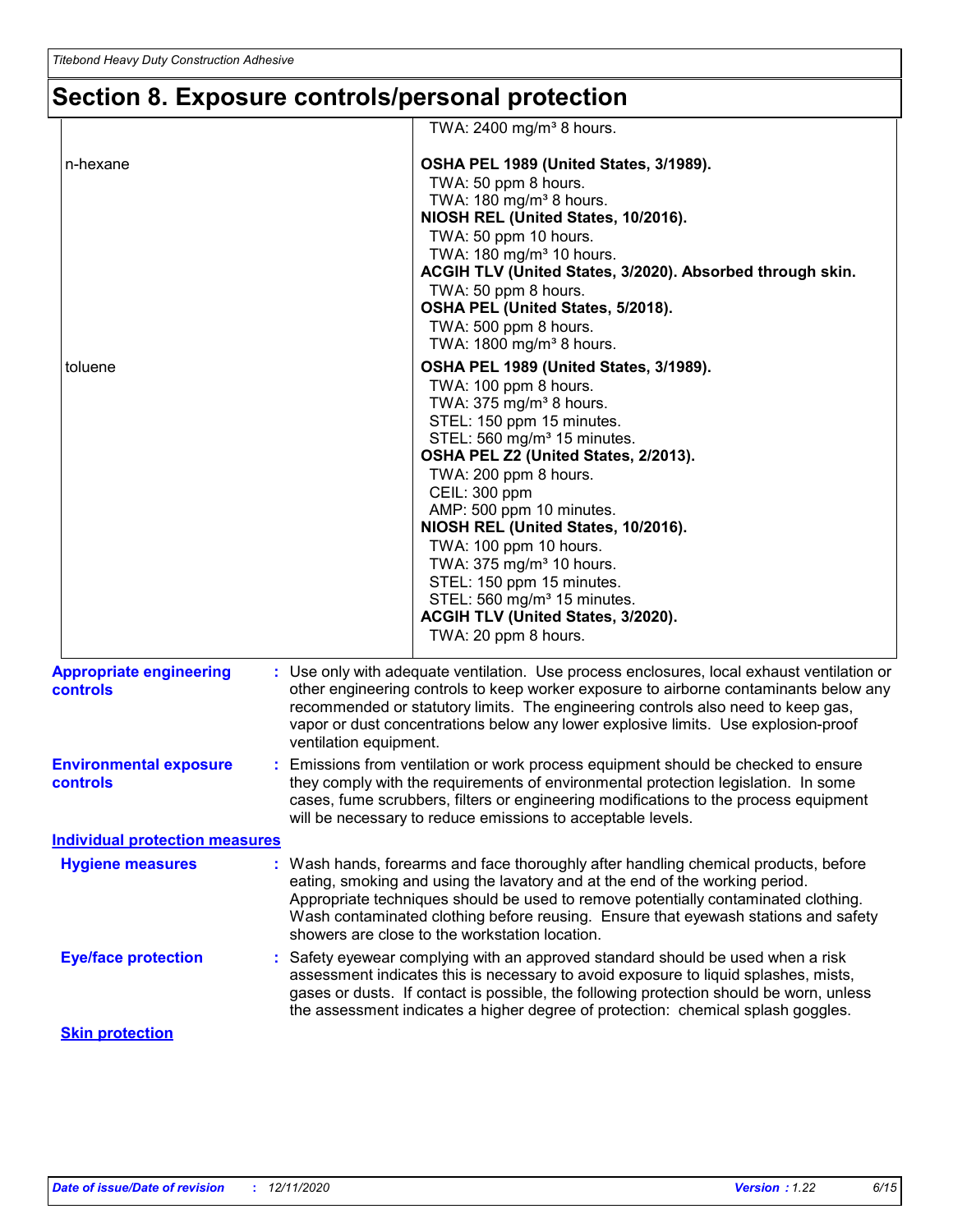# **Section 8. Exposure controls/personal protection**

| <b>Hand protection</b>        | : Chemical-resistant, impervious gloves complying with an approved standard should be<br>worn at all times when handling chemical products if a risk assessment indicates this is<br>necessary. Considering the parameters specified by the glove manufacturer, check<br>during use that the gloves are still retaining their protective properties. It should be<br>noted that the time to breakthrough for any glove material may be different for different<br>glove manufacturers. In the case of mixtures, consisting of several substances, the<br>protection time of the gloves cannot be accurately estimated. |
|-------------------------------|------------------------------------------------------------------------------------------------------------------------------------------------------------------------------------------------------------------------------------------------------------------------------------------------------------------------------------------------------------------------------------------------------------------------------------------------------------------------------------------------------------------------------------------------------------------------------------------------------------------------|
| <b>Body protection</b>        | : Personal protective equipment for the body should be selected based on the task being<br>performed and the risks involved and should be approved by a specialist before<br>handling this product. When there is a risk of ignition from static electricity, wear anti-<br>static protective clothing. For the greatest protection from static discharges, clothing<br>should include anti-static overalls, boots and gloves.                                                                                                                                                                                         |
| <b>Other skin protection</b>  | : Appropriate footwear and any additional skin protection measures should be selected<br>based on the task being performed and the risks involved and should be approved by a<br>specialist before handling this product.                                                                                                                                                                                                                                                                                                                                                                                              |
| <b>Respiratory protection</b> | : Based on the hazard and potential for exposure, select a respirator that meets the<br>appropriate standard or certification. Respirators must be used according to a<br>respiratory protection program to ensure proper fitting, training, and other important<br>aspects of use.                                                                                                                                                                                                                                                                                                                                    |

# **Section 9. Physical and chemical properties**

| <b>Appearance</b>                                 |                                                                                                                         |
|---------------------------------------------------|-------------------------------------------------------------------------------------------------------------------------|
| <b>Physical state</b>                             | $:$ Liquid. [Paste.]                                                                                                    |
| <b>Color</b>                                      | : Beige.                                                                                                                |
| <b>Odor</b>                                       | : Solvent. [Strong]                                                                                                     |
| <b>Odor threshold</b>                             | $\cdot$ Not available.                                                                                                  |
| рH                                                | Not applicable.                                                                                                         |
| <b>Melting point</b>                              | : Not available.                                                                                                        |
| <b>Boiling point</b>                              | : $56^{\circ}$ C (132.8 $^{\circ}$ F)                                                                                   |
| <b>Flash point</b>                                | Closed cup: -17.7°C (0.14°F) [Setaflash.]                                                                               |
| <b>Evaporation rate</b>                           | : Not available.                                                                                                        |
| <b>Flammability (solid, gas)</b>                  | Highly flammable in the presence of the following materials or conditions: open flames,<br>sparks and static discharge. |
| Lower and upper explosive<br>(flammable) limits   | $:$ Lower: 1.2%<br>Upper: 12.8%                                                                                         |
| <b>VOC (less water, less</b><br>exempt solvents)  | $: 281$ g/l                                                                                                             |
| <b>Volatility</b>                                 | : $35.17\%$ (w/w)                                                                                                       |
| <b>Vapor density</b>                              | : Not available.                                                                                                        |
| <b>Relative density</b>                           | : 1.07365                                                                                                               |
| <b>Solubility</b>                                 | : Insoluble in the following materials: cold water.                                                                     |
| <b>Solubility in water</b>                        | : Not available.                                                                                                        |
| <b>Partition coefficient: n-</b><br>octanol/water | : Not available.                                                                                                        |
| <b>Auto-ignition temperature</b>                  | : $252^{\circ}$ C (485.6 $^{\circ}$ F)                                                                                  |
| <b>Decomposition temperature</b>                  | : Not available.                                                                                                        |
| <b>Viscosity</b>                                  | : Not available.                                                                                                        |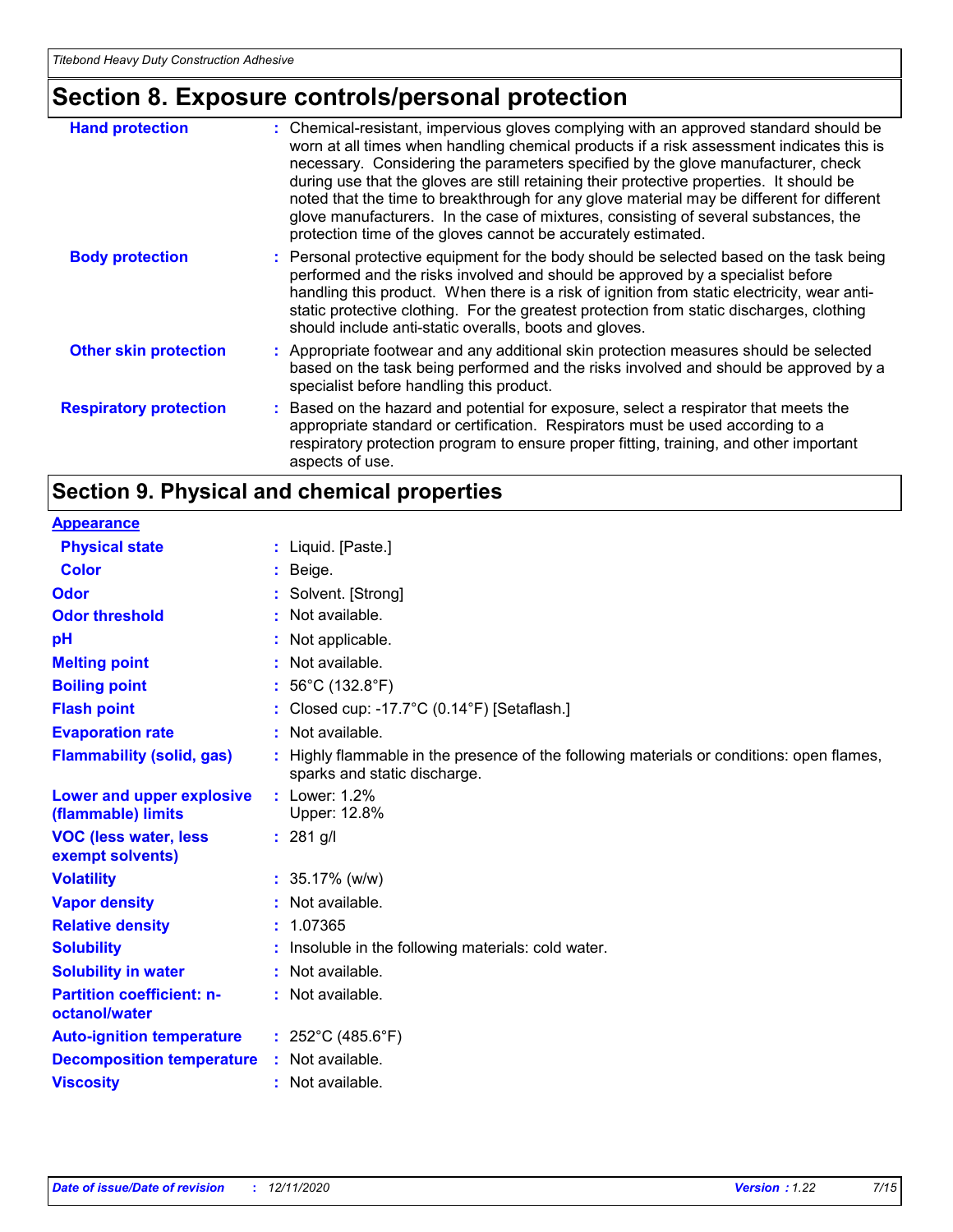## **Section 10. Stability and reactivity**

| <b>Reactivity</b>                                   |    | : No specific test data related to reactivity available for this product or its ingredients.                                                                                 |
|-----------------------------------------------------|----|------------------------------------------------------------------------------------------------------------------------------------------------------------------------------|
| <b>Chemical stability</b>                           |    | : The product is stable.                                                                                                                                                     |
| <b>Possibility of hazardous</b><br><b>reactions</b> |    | : Under normal conditions of storage and use, hazardous reactions will not occur.                                                                                            |
| <b>Conditions to avoid</b>                          |    | : Avoid all possible sources of ignition (spark or flame). Do not pressurize, cut, weld,<br>braze, solder, drill, grind or expose containers to heat or sources of ignition. |
| <b>Incompatible materials</b>                       |    | : Reactive or incompatible with the following materials:<br>oxidizing materials                                                                                              |
| <b>Hazardous decomposition</b><br>products          | ÷. | Under normal conditions of storage and use, hazardous decomposition products should<br>not be produced.                                                                      |

# **Section 11. Toxicological information**

### **Information on toxicological effects**

### **Acute toxicity**

| <b>Product/ingredient name</b> | <b>Result</b>                | <b>Species</b> | <b>Dose</b>           | <b>Exposure</b> |
|--------------------------------|------------------------------|----------------|-----------------------|-----------------|
| acetone                        | LD50 Oral                    | Rat            | 5800 mg/kg            |                 |
| In-hexane                      | <b>LC50 Inhalation Gas.</b>  | Rat            | 48000 ppm             | 4 hours         |
|                                | LD50 Dermal                  | Rabbit         | >3295 mg/kg           |                 |
|                                | LD50 Oral                    | Rat            | 15840 mg/kg           |                 |
| toluene                        | <b>LC50 Inhalation Vapor</b> | Rat            | $49$ g/m <sup>3</sup> | 4 hours         |
|                                | LD50 Oral                    | Rat            | 636 mg/kg             |                 |

### **Irritation/Corrosion**

| <b>Product/ingredient name</b> | <b>Result</b>            | <b>Species</b> | <b>Score</b> | <b>Exposure</b>   | <b>Observation</b>       |
|--------------------------------|--------------------------|----------------|--------------|-------------------|--------------------------|
| <b>a</b> cetone                | Eyes - Mild irritant     | Human          |              | 186300 ppm        | $\overline{a}$           |
|                                | Eyes - Mild irritant     | Rabbit         |              | 10 uL             |                          |
|                                | Eyes - Moderate irritant | Rabbit         |              | 24 hours 20       |                          |
|                                |                          |                |              | mg                |                          |
|                                | Eyes - Severe irritant   | Rabbit         |              | $20 \, mg$        |                          |
|                                | Skin - Mild irritant     | Rabbit         |              | 24 hours 500      |                          |
|                                |                          |                |              | mg                |                          |
|                                | Skin - Mild irritant     | Rabbit         |              | 395 mg            |                          |
| l n-hexane                     | Eyes - Mild irritant     | Rabbit         |              | $10 \, \text{mg}$ |                          |
| l toluene                      | Eyes - Mild irritant     | Rabbit         |              | 0.5 minutes       |                          |
|                                |                          |                |              | $100 \text{ mg}$  |                          |
|                                | Eyes - Mild irritant     | Rabbit         |              | 870 ug            |                          |
|                                | Eyes - Severe irritant   | Rabbit         |              | 24 hours 2        |                          |
|                                |                          |                |              | mg                |                          |
|                                | Skin - Mild irritant     | Pig            |              | 24 hours 250      |                          |
|                                |                          |                |              | uL                |                          |
|                                | Skin - Mild irritant     | Rabbit         |              | 435 mg            |                          |
|                                | Skin - Moderate irritant | Rabbit         |              | 24 hours 20       | $\blacksquare$           |
|                                |                          |                |              | mg                |                          |
|                                | Skin - Moderate irritant | Rabbit         |              | 500 mg            | $\overline{\phantom{0}}$ |

### **Conclusion/Summary**

**Skin :** Prolonged or repeated contact can defat the skin and lead to irritation, cracking and/or dermatitis.

**Eyes :** Moderately irritating to eyes.

**Respiratory :** High vapor concentrations can cause headaches, dizziness, drowsiness and nausea and may lead to unconsciousness.

### **Sensitization**

Not available.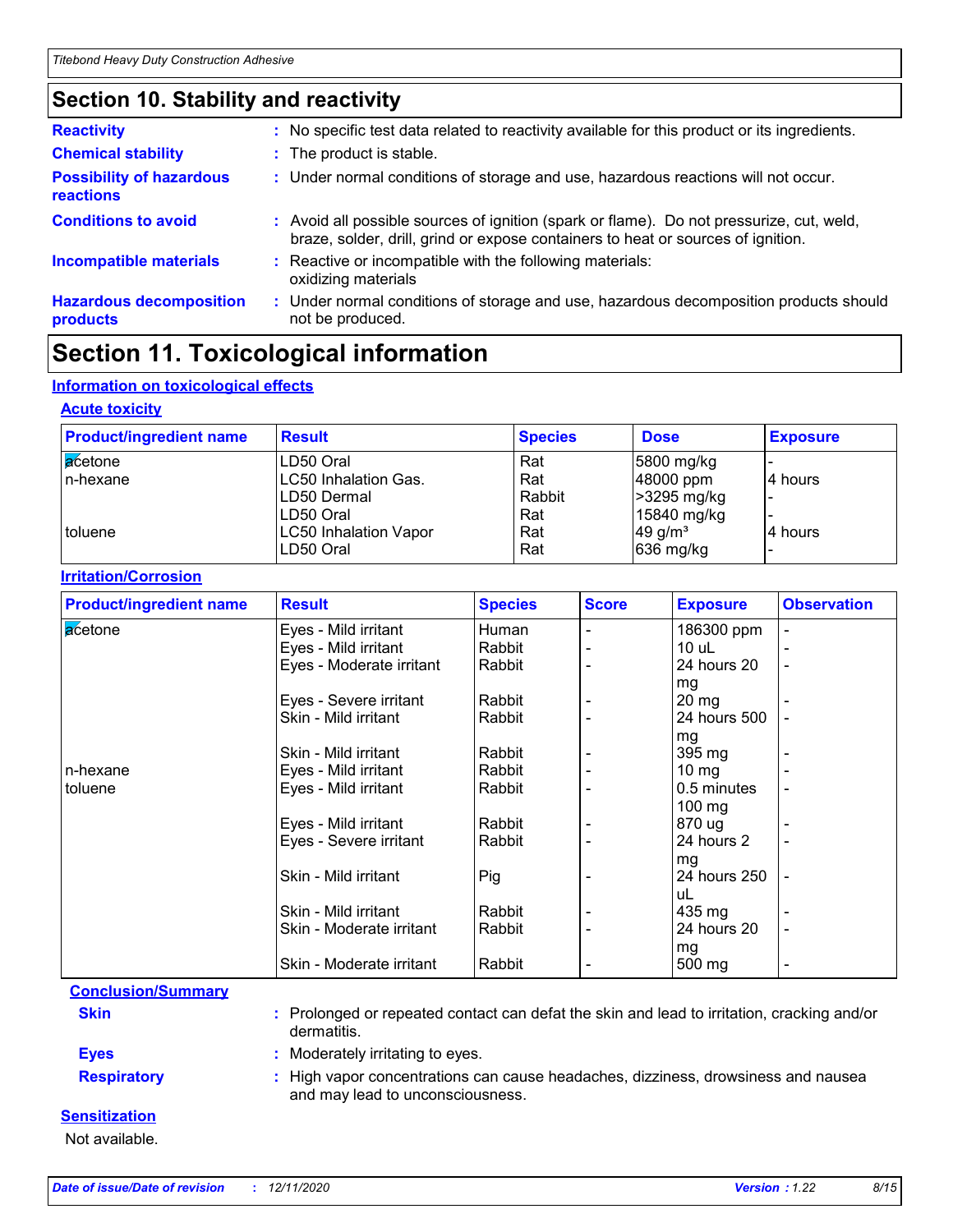# **Section 11. Toxicological information**

### **Mutagenicity**

Not available.

### **Carcinogenicity**

Not available.

### **Classification**

| <b>Product/ingredient name OSHA</b> | <b>IARC</b> | <b>NTP</b> |
|-------------------------------------|-------------|------------|
| toluene                             |             |            |

### **Reproductive toxicity**

| <b>Product/ingredient name</b> | <b>Maternal</b><br><b>Itoxicity</b> | <b>Fertility</b>         | Development Species<br>toxin |     | <b>Dose</b> | <b>Exposure</b> |
|--------------------------------|-------------------------------------|--------------------------|------------------------------|-----|-------------|-----------------|
| toluene                        |                                     | $\overline{\phantom{0}}$ |                              | Rat | Inhalation  |                 |

**Conclusion/Summary :** Reproductive toxicant - female

### **Teratogenicity**

Not available.

### **Specific target organ toxicity (single exposure)**

| <b>Name</b>                                      | <b>Category</b>          | <b>Route of</b><br>exposure | <b>Target organs</b>                 |
|--------------------------------------------------|--------------------------|-----------------------------|--------------------------------------|
| <b>Titebond Heavy Duty Construction Adhesive</b> | Category 3               |                             | Respiratory tract<br>irritation      |
|                                                  | Category 3               |                             | Narcotic effects                     |
| acetone                                          | Category 3               |                             | Narcotic effects                     |
| In-hexane                                        | Category 3               |                             | Respiratory tract<br>irritation      |
| toluene                                          | Category 3<br>Category 3 |                             | Narcotic effects<br>Narcotic effects |

### **Specific target organ toxicity (repeated exposure)**

| <b>Name</b>                                      | <b>Category</b> | <b>Route of</b><br>exposure | <b>Target organs</b>            |
|--------------------------------------------------|-----------------|-----------------------------|---------------------------------|
| <b>Titebond Heavy Duty Construction Adhesive</b> | Category 1      | <b>linhalation</b>          | peripheral nervous<br>system    |
|                                                  | Category 2      | inhalation                  | liver                           |
| In-hexane                                        | Category 1      | <b>linhalation</b>          | peripheral nervous<br>system    |
| toluene                                          | Category 2      |                             | central nervous<br>system (CNS) |

#### **Aspiration hazard**

| <b>Name</b> | Result                                |
|-------------|---------------------------------------|
| In-hexane   | <b>ASPIRATION HAZARD - Category 1</b> |
| toluene     | <b>ASPIRATION HAZARD - Category 1</b> |

#### **Information on the likely routes of exposure**

**:** Routes of entry anticipated: Oral, Dermal, Inhalation.

### **Potential acute health effects**

| <b>Eve contact</b>  | : Causes serious eye irritation.                                                                                             |
|---------------------|------------------------------------------------------------------------------------------------------------------------------|
| <b>Inhalation</b>   | : Can cause central nervous system (CNS) depression. May cause drowsiness or<br>dizziness. May cause respiratory irritation. |
| <b>Skin contact</b> | : Causes skin irritation. Defatting to the skin.                                                                             |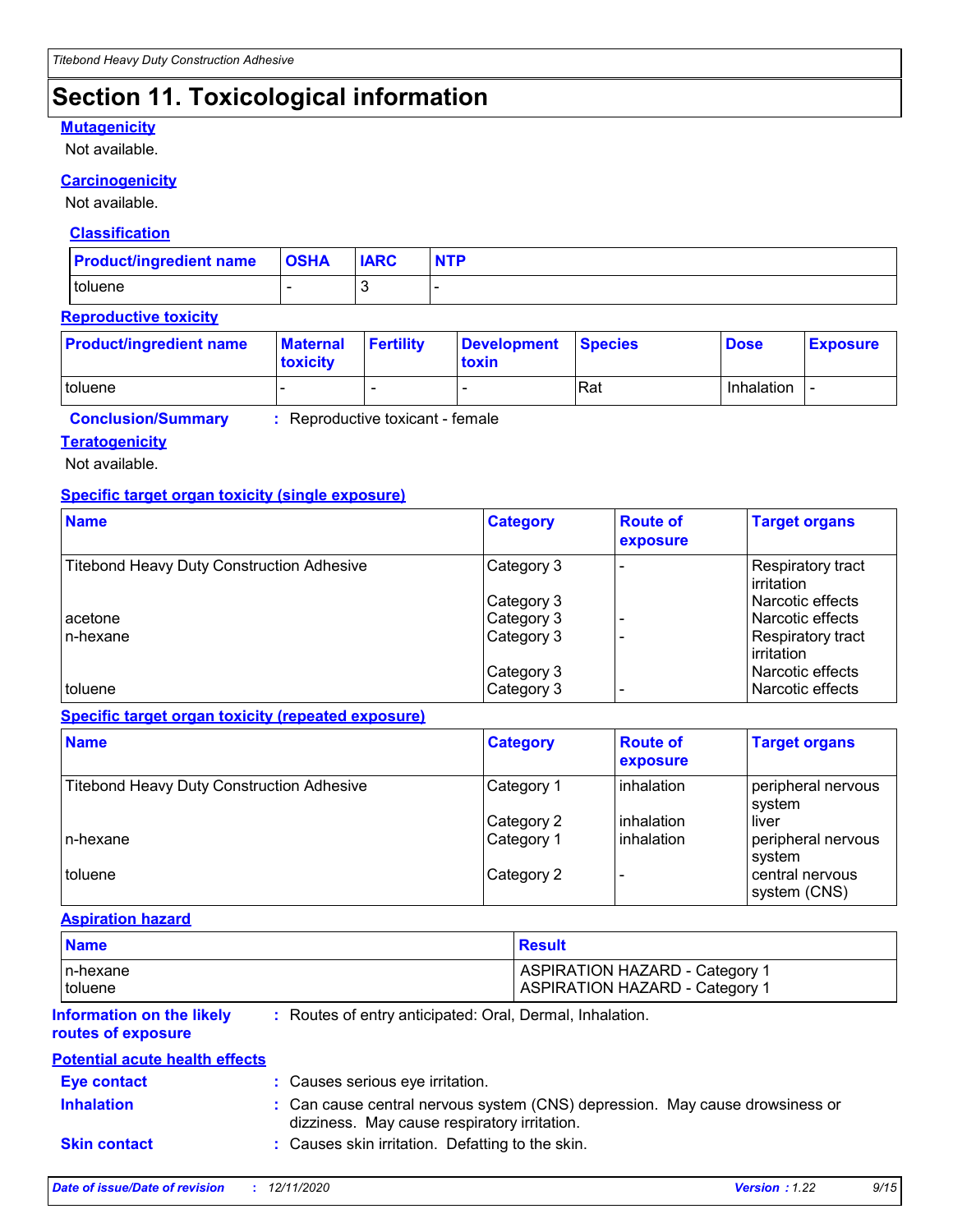# **Section 11. Toxicological information**

| <b>Ingestion</b>                        | : Can cause central nervous system (CNS) depression.                                                                                                                                                                                                                  |
|-----------------------------------------|-----------------------------------------------------------------------------------------------------------------------------------------------------------------------------------------------------------------------------------------------------------------------|
|                                         | <b>Symptoms related to the physical, chemical and toxicological characteristics</b>                                                                                                                                                                                   |
| <b>Eye contact</b>                      | : Adverse symptoms may include the following:<br>pain or irritation<br>watering<br>redness                                                                                                                                                                            |
| <b>Inhalation</b>                       | Adverse symptoms may include the following:<br>respiratory tract irritation<br>coughing<br>nausea or vomiting<br>headache<br>drowsiness/fatigue<br>dizziness/vertigo<br>unconsciousness<br>reduced fetal weight<br>increase in fetal deaths<br>skeletal malformations |
| <b>Skin contact</b>                     | : Adverse symptoms may include the following:<br>irritation<br>redness<br>dryness<br>cracking                                                                                                                                                                         |
| <b>Ingestion</b>                        | : No specific data.                                                                                                                                                                                                                                                   |
|                                         | Delayed and immediate effects and also chronic effects from short and long term exposure                                                                                                                                                                              |
| <b>Short term exposure</b>              |                                                                                                                                                                                                                                                                       |
| <b>Potential immediate</b><br>effects   | : Not available.                                                                                                                                                                                                                                                      |
| <b>Potential delayed effects</b>        | : Not available.                                                                                                                                                                                                                                                      |
| <b>Long term exposure</b>               |                                                                                                                                                                                                                                                                       |
| <b>Potential immediate</b><br>effects   | : Not available.                                                                                                                                                                                                                                                      |
| <b>Potential delayed effects</b>        | : Not available.                                                                                                                                                                                                                                                      |
| <b>Potential chronic health effects</b> |                                                                                                                                                                                                                                                                       |
| Not available.                          |                                                                                                                                                                                                                                                                       |
| <b>General</b>                          | : Causes damage to organs through prolonged or repeated exposure if inhaled.<br>Prolonged or repeated contact can defat the skin and lead to irritation, cracking and/or<br>dermatitis.                                                                               |
| <b>Carcinogenicity</b>                  | No known significant effects or critical hazards.                                                                                                                                                                                                                     |
| <b>Mutagenicity</b>                     | No known significant effects or critical hazards.                                                                                                                                                                                                                     |
| <b>Teratogenicity</b>                   | Suspected of damaging the unborn child if inhaled.                                                                                                                                                                                                                    |
| <b>Developmental effects</b>            | No known significant effects or critical hazards.                                                                                                                                                                                                                     |
| <b>Fertility effects</b>                | Suspected of damaging fertility if inhaled.                                                                                                                                                                                                                           |
| <b>Numerical measures of toxicity</b>   |                                                                                                                                                                                                                                                                       |
| <b>Acute toxicity estimates</b>         |                                                                                                                                                                                                                                                                       |
| Not available.                          |                                                                                                                                                                                                                                                                       |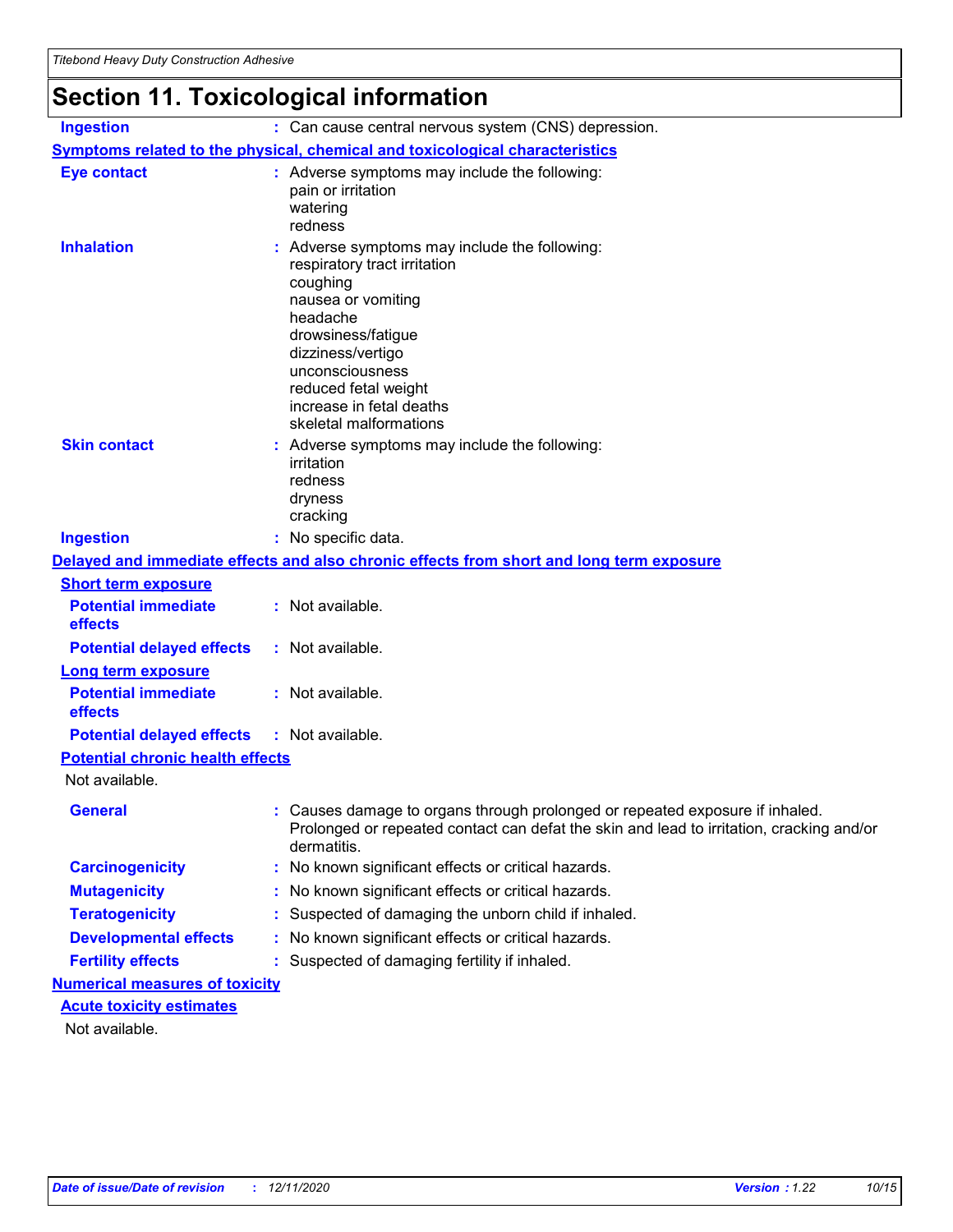# **Section 12. Ecological information**

### **Toxicity**

| <b>Product/ingredient name</b> | <b>Result</b>                        | <b>Species</b>                                                            | <b>Exposure</b> |
|--------------------------------|--------------------------------------|---------------------------------------------------------------------------|-----------------|
| acetone                        | Acute EC50 20.565 mg/l Marine water  | Algae - Ulva pertusa                                                      | 96 hours        |
|                                | Acute LC50 4.42589 ml/L Marine water | Crustaceans - Acartia tonsa -<br>Copepodid                                | 48 hours        |
|                                | Acute LC50 10000 µg/l Fresh water    | Daphnia - Daphnia magna                                                   | 48 hours        |
|                                | Acute LC50 5600 ppm Fresh water      | Fish - Poecilia reticulata                                                | 96 hours        |
|                                | Chronic NOEC 4.95 mg/l Marine water  | Algae - Ulva pertusa                                                      | 96 hours        |
|                                | Chronic NOEC 0.016 ml/L Fresh water  | Crustaceans - Daphniidae                                                  | 21 days         |
|                                | Chronic NOEC 0.1 ml/L Fresh water    | Daphnia - Daphnia magna -<br>Neonate                                      | 21 days         |
|                                | Chronic NOEC 5 µg/l Marine water     | Fish - Gasterosteus aculeatus -<br>Larvae                                 | 42 days         |
| n-hexane                       | Acute EC50 0.89 mg/l                 | Algae                                                                     | 96 hours        |
|                                | Acute EC50 3.9 mg/l                  | Crustaceans                                                               | 48 hours        |
|                                | Acute LC50 2500 µg/l Fresh water     | Fish - Pimephales promelas                                                | 96 hours        |
|                                | Chronic NOEC 4.9 mg/l                | Crustaceans                                                               | 21 days         |
|                                | Chronic NOEC 2.8 mg/l                | Fish - rainbow trout                                                      | 28 days         |
| toluene                        | Acute EC50 12500 µg/l Fresh water    | Algae - Pseudokirchneriella<br>subcapitata                                | 72 hours        |
|                                | Acute EC50 11600 µg/l Fresh water    | Crustaceans - Gammarus<br>pseudolimnaeus - Adult                          | 48 hours        |
|                                | Acute EC50 6000 µg/l Fresh water     | Daphnia - Daphnia magna -<br>Juvenile (Fledgling, Hatchling,<br>Weanling) | 48 hours        |
|                                | Acute LC50 5500 µg/l Fresh water     | Fish - Oncorhynchus kisutch - Fry                                         | 96 hours        |
|                                | Chronic NOEC 1000 µg/l Fresh water   | Daphnia - Daphnia magna                                                   | 21 days         |

### **Persistence and degradability**

| <b>Product/ingredient name</b> | <b>Aquatic half-life</b> | <b>Photolysis</b> | Biodegradability |
|--------------------------------|--------------------------|-------------------|------------------|
| <b>A-hexane</b>                |                          |                   | Readily          |
| I toluene                      |                          |                   | Readily          |

### **Bioaccumulative potential**

| <b>Product/ingredient name</b> | $LogP_{ow}$ | <b>BCF</b> | <b>Potential</b> |
|--------------------------------|-------------|------------|------------------|
| acetone                        | $-0.23$     |            | low              |
| In-hexane                      |             | 501.187    | high             |
| toluene                        | 2.73        | <b>90</b>  | low              |

### **Mobility in soil**

**:** Not available.

# **coefficient (KOC)**

**Soil/water partition** 

### **Other adverse effects** : No known significant effects or critical hazards.

## **Section 13. Disposal considerations**

**Disposal methods :**

The generation of waste should be avoided or minimized wherever possible. Disposal of this product, solutions and any by-products should at all times comply with the requirements of environmental protection and waste disposal legislation and any regional local authority requirements. Dispose of surplus and non-recyclable products via a licensed waste disposal contractor. Waste should not be disposed of untreated to the sewer unless fully compliant with the requirements of all authorities with jurisdiction. Waste packaging should be recycled. Incineration or landfill should only be considered when recycling is not feasible. This material and its container must be disposed of in a safe way. Care should be taken when handling emptied containers that have not been cleaned or rinsed out. Empty containers or liners may retain some product residues. Vapor from product residues may create a highly flammable or explosive atmosphere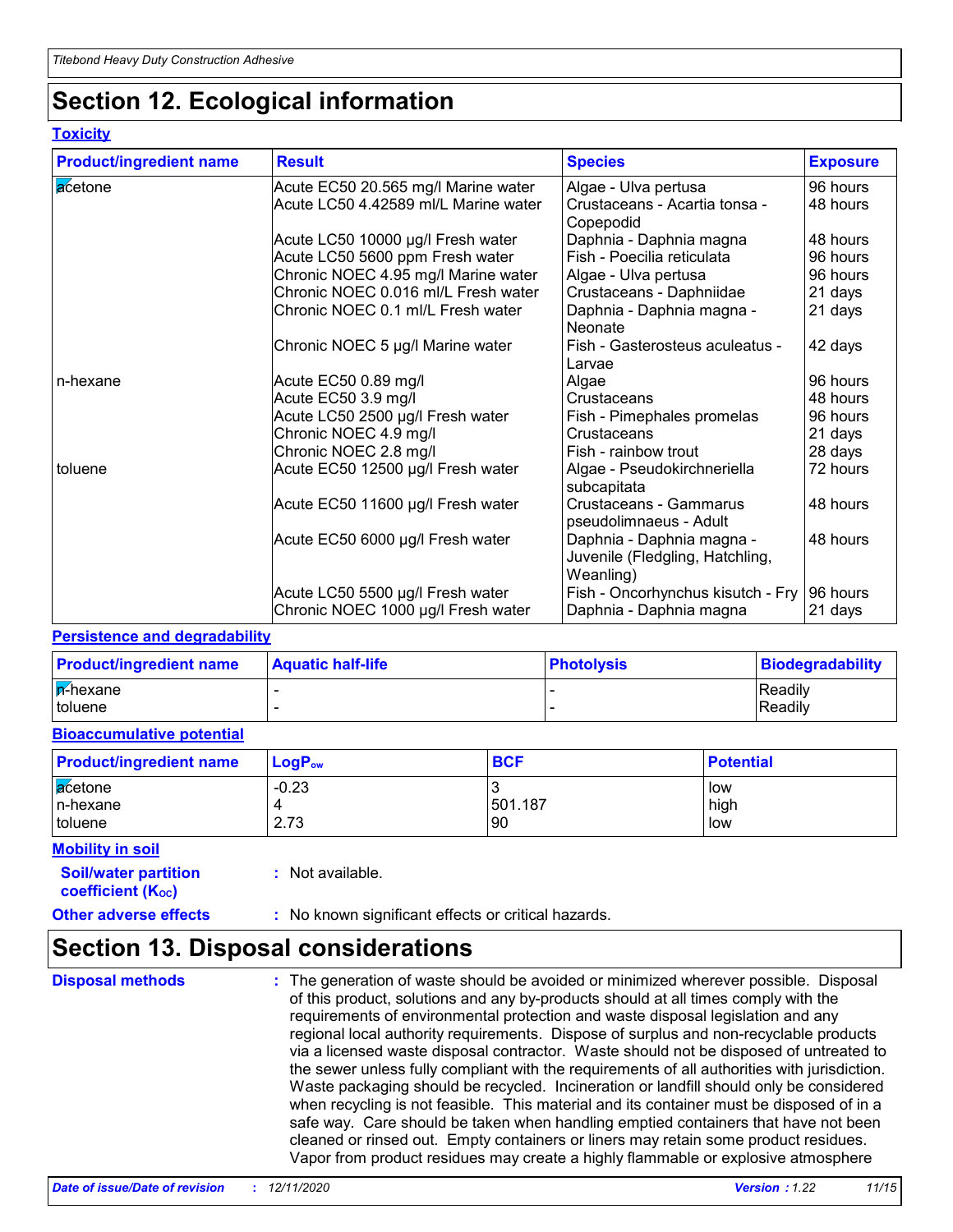## **Section 13. Disposal considerations**

inside the container. Do not cut, weld or grind used containers unless they have been cleaned thoroughly internally. Avoid dispersal of spilled material and runoff and contact with soil, waterways, drains and sewers.

### **United States - RCRA Toxic hazardous waste "U" List**

| Ingredient                   | CAS#      | <b>Status</b> | <b>Reference</b><br>number |
|------------------------------|-----------|---------------|----------------------------|
| Acetone (I); 2-Propanone (I) | $67-64-1$ | Listed        | U002                       |
| Toluene; Benzene, methyl-    | 108-88-3  | Listed        | U220                       |

## **Section 14. Transport information**

|                                      | <b>DOT</b><br><b>Classification</b>             | <b>TDG</b><br><b>Classification</b>             | <b>Mexico</b><br><b>Classification</b>          | <b>ADR/RID</b>                                  | <b>IMDG</b>                                     | <b>IATA</b>                                     |
|--------------------------------------|-------------------------------------------------|-------------------------------------------------|-------------------------------------------------|-------------------------------------------------|-------------------------------------------------|-------------------------------------------------|
| <b>UN number</b>                     | <b>UN1133</b>                                   | <b>UN1133</b>                                   | <b>UN1133</b>                                   | <b>UN1133</b>                                   | <b>UN1133</b>                                   | <b>UN1133</b>                                   |
| <b>UN proper</b><br>shipping name    | ADHESIVES,<br>containing<br>flammable<br>liquid | ADHESIVES,<br>containing<br>flammable<br>liquid | ADHESIVES,<br>containing<br>flammable<br>liquid | ADHESIVES,<br>containing<br>flammable<br>liquid | ADHESIVES,<br>containing<br>flammable<br>liquid | ADHESIVES,<br>containing<br>flammable<br>liquid |
| <b>Transport</b><br>hazard class(es) | 3<br>$\sum_{\text{max}}$<br>$\bigstar$          | 3                                               | 3                                               | 3                                               | 3<br>$\bigstar$                                 | 3                                               |
| <b>Packing group</b>                 | $\mathbf{III}$                                  | $\overline{\mathsf{III}}$                       | $\mathbf{III}$                                  | III                                             | $\overline{\mathsf{III}}$                       | Ш                                               |
| <b>Environmental</b><br>hazards      | No.                                             | No.                                             | No.                                             | No.                                             | No.                                             | No.                                             |

### **Additional information**

**DOT Classification**

**This product is not regulated as a marine pollutant when transported on inland in** waterways in sizes of ≤5 L or ≤5 kg or by road, rail, or inland air in non-bulk sizes, provided the packagings meet the general provisions of §§ 173.24 and 173.24a. **Reportable quantity** 12184.7 lbs / 5531.9 kg [1361.1 gal / 5152.4 L]. Package sizes shipped in quantities less than the product reportable quantity are not subject to the RQ (reportable quantity) transportation requirements.

Product classified as per the following sections of the Transportation of Dangerous **:**

### **TDG Classification**

**ADR/RID**

**IMDG IATA**

**Tunnel code** (D/E) **:**

Goods Regulations: 2.18-2.19 (Class 3).

- The marine pollutant mark is not required when transported in sizes of ≤5 L or ≤5 kg. **:**
- The environmentally hazardous substance mark may appear if required by other **:** transportation regulations.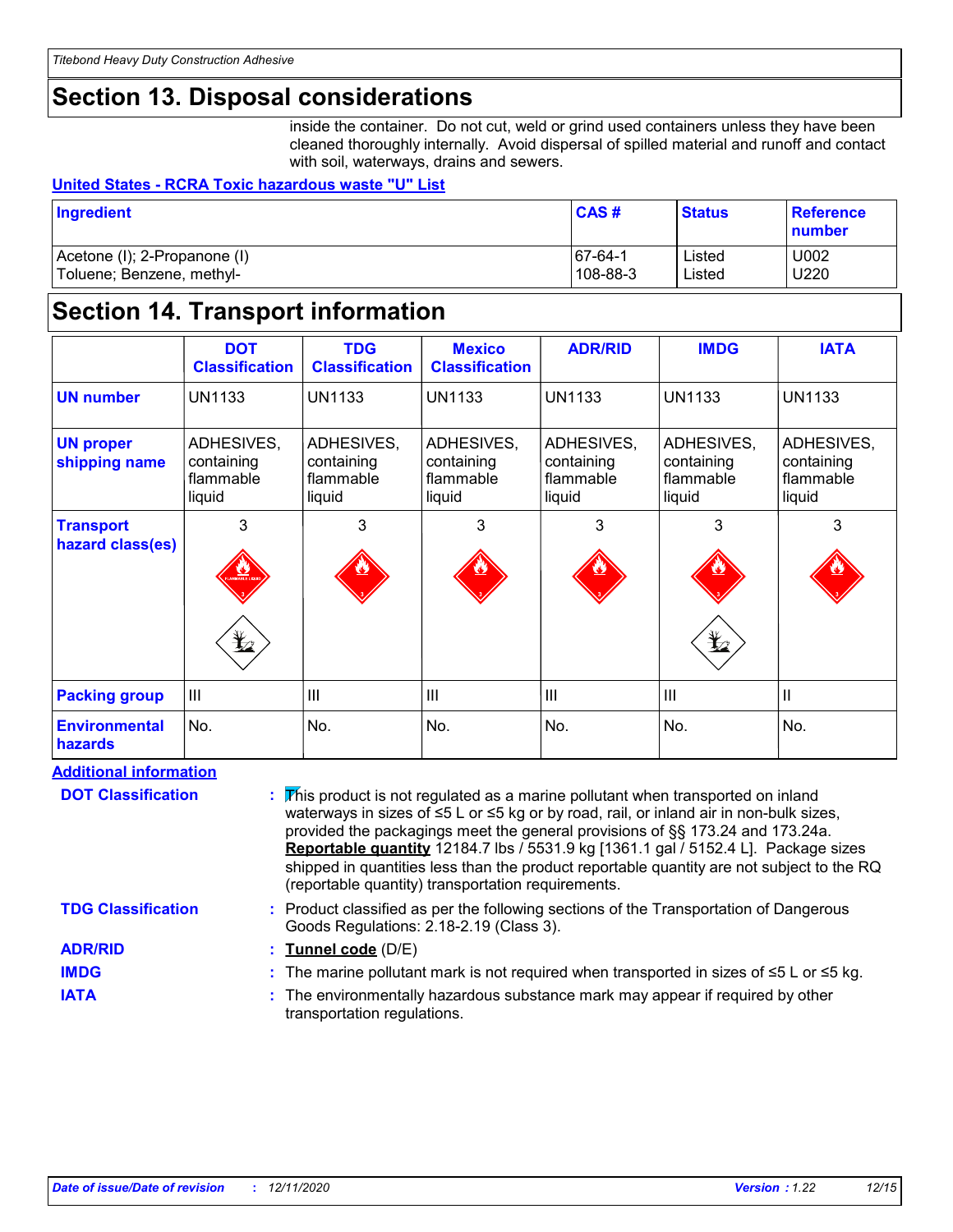# **Section 15. Regulatory information**

### **U.S. Federal regulations**

### **SARA 302/304**

### **Composition/information on ingredients**

No products were found.

| <b>SARA 304 RQ</b>        |  |
|---------------------------|--|
| SARA 311/312              |  |
| Alexandria and a contract |  |

- **:** Not applicable.
- **Classification :** FLAMMABLE LIQUIDS Category 2 SKIN IRRITATION - Category 2 EYE IRRITATION - Category 2A TOXIC TO REPRODUCTION - Category 2 SPECIFIC TARGET ORGAN TOXICITY (SINGLE EXPOSURE) (Respiratory tract irritation) - Category 3 SPECIFIC TARGET ORGAN TOXICITY (SINGLE EXPOSURE) (Narcotic effects) - Category 3 SPECIFIC TARGET ORGAN TOXICITY (REPEATED EXPOSURE) - Category 1 SPECIFIC TARGET ORGAN TOXICITY (REPEATED EXPOSURE) - Category 2 HNOC - Defatting irritant

### **Composition/information on ingredients**

| <b>Name</b> | $\frac{9}{6}$ | <b>Classification</b>                                                                                                                                                                                                                                                                                                                                                          |
|-------------|---------------|--------------------------------------------------------------------------------------------------------------------------------------------------------------------------------------------------------------------------------------------------------------------------------------------------------------------------------------------------------------------------------|
| acetone     | ≥10 - ≤25     | FLAMMABLE LIQUIDS - Category 2<br>EYE IRRITATION - Category 2A<br>SPECIFIC TARGET ORGAN TOXICITY (SINGLE EXPOSURE)<br>(Narcotic effects) - Category 3                                                                                                                                                                                                                          |
| n-hexane    | $≥10 - ≤25$   | FLAMMABLE LIQUIDS - Category 2<br><b>SKIN IRRITATION - Category 2</b><br>SPECIFIC TARGET ORGAN TOXICITY (SINGLE EXPOSURE)<br>(Respiratory tract irritation) - Category 3<br>SPECIFIC TARGET ORGAN TOXICITY (SINGLE EXPOSURE)<br>(Narcotic effects) - Category 3<br>SPECIFIC TARGET ORGAN TOXICITY (REPEATED<br>EXPOSURE) - Category 1<br><b>ASPIRATION HAZARD - Category 1</b> |
| toluene     | ≤10           | FLAMMABLE LIQUIDS - Category 2<br><b>SKIN IRRITATION - Category 2</b><br>EYE IRRITATION - Category 2B<br>TOXIC TO REPRODUCTION - Category 2<br>SPECIFIC TARGET ORGAN TOXICITY (SINGLE EXPOSURE)<br>(Narcotic effects) - Category 3<br>SPECIFIC TARGET ORGAN TOXICITY (REPEATED<br>EXPOSURE) - Category 2<br><b>ASPIRATION HAZARD - Category 1</b>                              |

### **SARA 313**

|                                           | <b>Product name</b>               | <b>CAS number</b>                           | $\frac{9}{6}$                   |
|-------------------------------------------|-----------------------------------|---------------------------------------------|---------------------------------|
| <b>Form R - Reporting</b><br>requirements | l acetone<br>In-hexane<br>toluene | 67-64-1<br>$110 - 54 - 3$<br>$108 - 88 - 3$ | l≥10 - ≤25<br>210 - ≤25<br>l≤10 |
| <b>Supplier notification</b>              | I <b>n</b> -hexane<br>l toluene   | $110 - 54 - 3$<br>$108 - 88 - 3$            | l≥10 - ≤25<br>l≤10              |

SARA 313 notifications must not be detached from the SDS and any copying and redistribution of the SDS shall include copying and redistribution of the notice attached to copies of the SDS subsequently redistributed.

### **State regulations**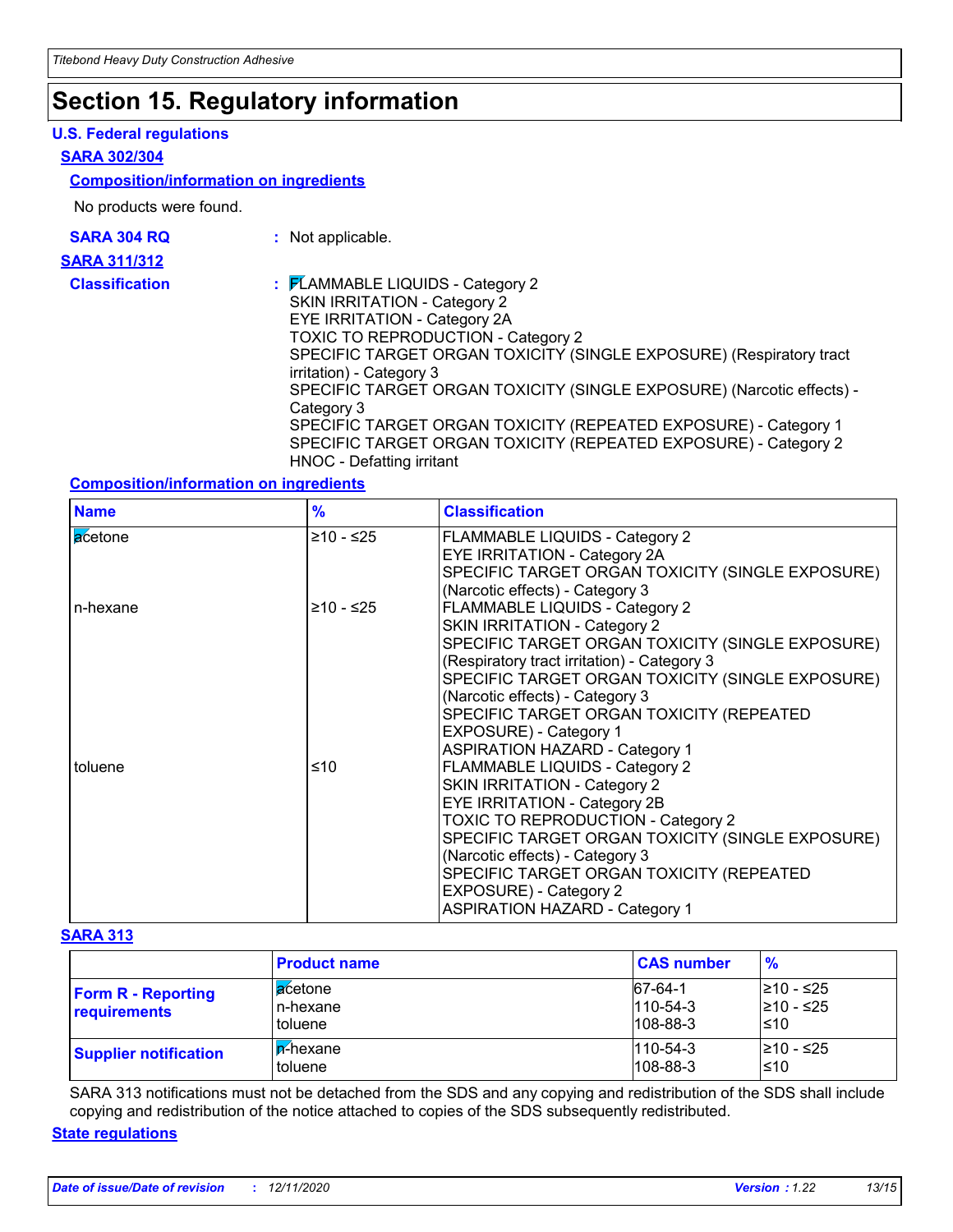# **Section 15. Regulatory information**

| <b>Massachusetts</b> | : The following components are listed: ACETONE; HEXANE; N-HEXANE; TOLUENE;<br><b>METHYLBENZENE</b>          |
|----------------------|-------------------------------------------------------------------------------------------------------------|
| <b>New York</b>      | : The following components are listed: Acetone; 2-Propanone; Hexane; Toluene                                |
| <b>New Jersey</b>    | : The following components are listed: ACETONE; 2-PROPANONE; n-HEXANE;<br>HEXANE; TOLUENE; BENZENE, METHYL- |
| <b>Pennsylvania</b>  | : The following components are listed: 2-PROPANONE; HEXANE; BENZENE, METHYL-                                |

### **California Prop. 65**

WARNING: This product can expose you to chemicals including n-Hexane and Toluene, which are known to the State of California to cause birth defects or other reproductive harm. For more information go to www.P65Warnings. ca.gov.

| <b>Ingredient name</b>             | No significant risk Maximum<br>level | acceptable dosage<br>level |
|------------------------------------|--------------------------------------|----------------------------|
| <b>F</b> -hexane<br><b>Toluene</b> |                                      | Yes.<br>Yes.               |

### **International regulations**

**Chemical Weapon Convention List Schedules I, II & III Chemicals**

Not listed.

### **Montreal Protocol**

Not listed.

### **Stockholm Convention on Persistent Organic Pollutants**

Not listed.

### **UNECE Aarhus Protocol on POPs and Heavy Metals**

Not listed.

### **Inventory list**

**China :** All components are listed or exempted.

**United States TSCA 8(b) inventory**

**:** All components are active or exempted.

## **Section 16. Other information**

### **Hazardous Material Information System (U.S.A.)**



**Caution: HMIS® ratings are based on a 0-4 rating scale, with 0 representing minimal hazards or risks, and 4 representing significant hazards or risks. Although HMIS® ratings and the associated label are not required on SDSs or products leaving a facility under 29 CFR 1910.1200, the preparer may choose to provide them. HMIS® ratings are to be used with a fully implemented HMIS® program. HMIS® is a registered trademark and service mark of the American Coatings Association, Inc.**

**The customer is responsible for determining the PPE code for this material. For more information on HMIS® Personal Protective Equipment (PPE) codes, consult the HMIS® Implementation Manual.**

**National Fire Protection Association (U.S.A.)**